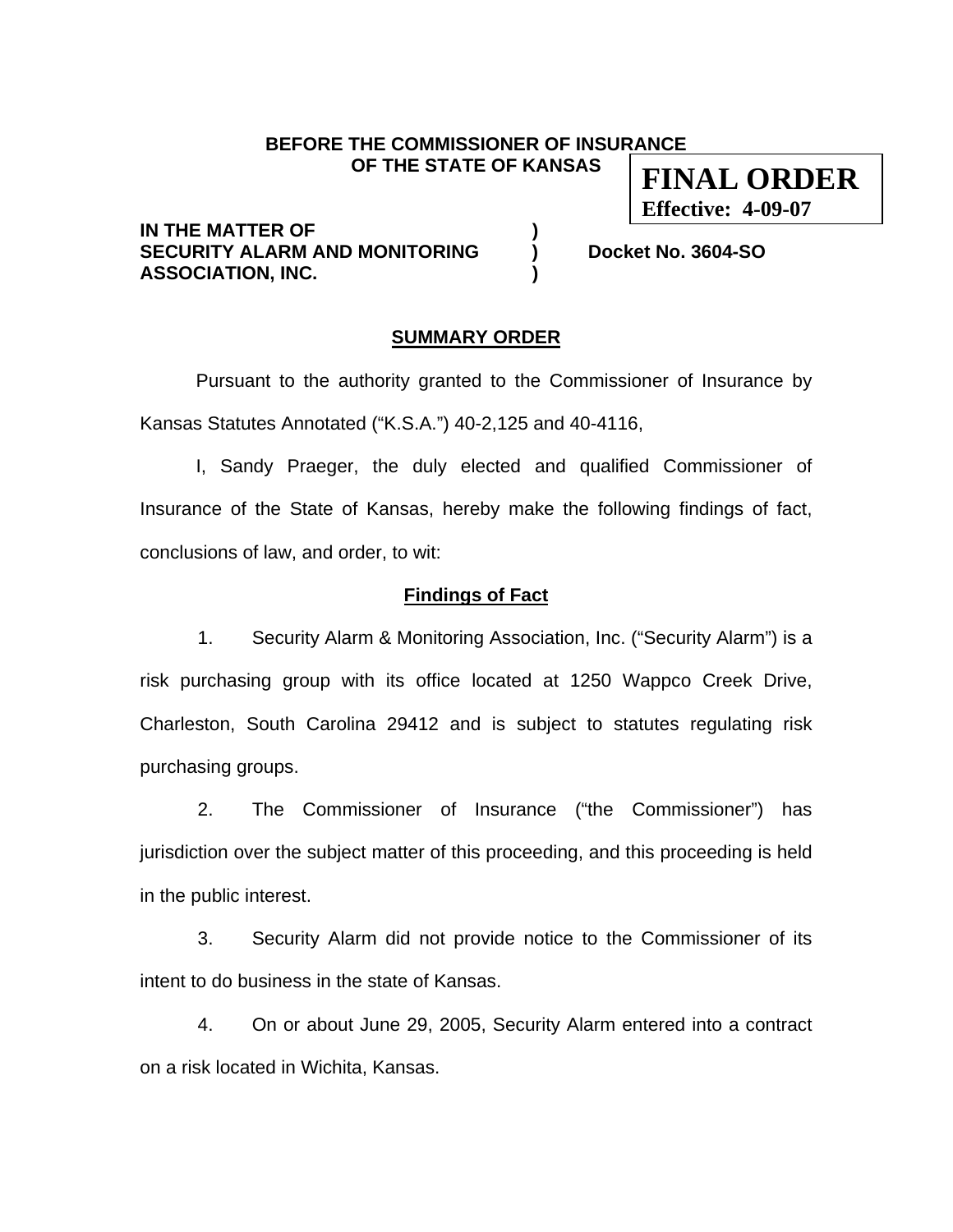- 5. Security Alarm placed the risk through a non-admitted insurer.
- 6. On or about July 5, 2005, Security Alarm collected \$1,835.00 gross

premium.

# **Conclusions of Law**

1. Kansas Statutes Annotated ("K.S.A.") 40-2,125 states, in relevant

part:

- (a) If the commissioner determines after notice and opportunity for a hearing that any person has engaged or is engaging in any act or practice constituting a violation of any provision of Kansas insurance statutes or any rule and regulation or order thereunder, the commissioner may in the exercise of discretion, order any one or more of the following:
- (1) Payment of a monetary penalty of not more than \$1,000 for each and every act or violation, unless the person knew or reasonably should have known such person was in violation of the Kansas insurance statutes or any rule and regulation or order thereunder, in which case the penalty shall be not more than \$2,000 for each and every act or violation;
- (3) that such person cease and desist from the unlawful act or practice and take such affirmative action as in the judgment of the commissioner will carry out the purposes of the violated or potentially violated provision.
- (b) If any person fails to file any report or other information with the commissioner as required by statute or fails to respond to any proper inquiry of the commissioner, the commissioner, after notice and opportunity for hearing, may impose a penalty of up to \$500 for each violation or act, along with an additional penalty of up to \$100 for each week thereafter that such report or other information is not provided to the commissioner.
- 2. K.S.A. 40-4116 states, in relevant part:
	- (a) A purchasing group which intends to do business in this state shall furnish notice to the commissioner which shall: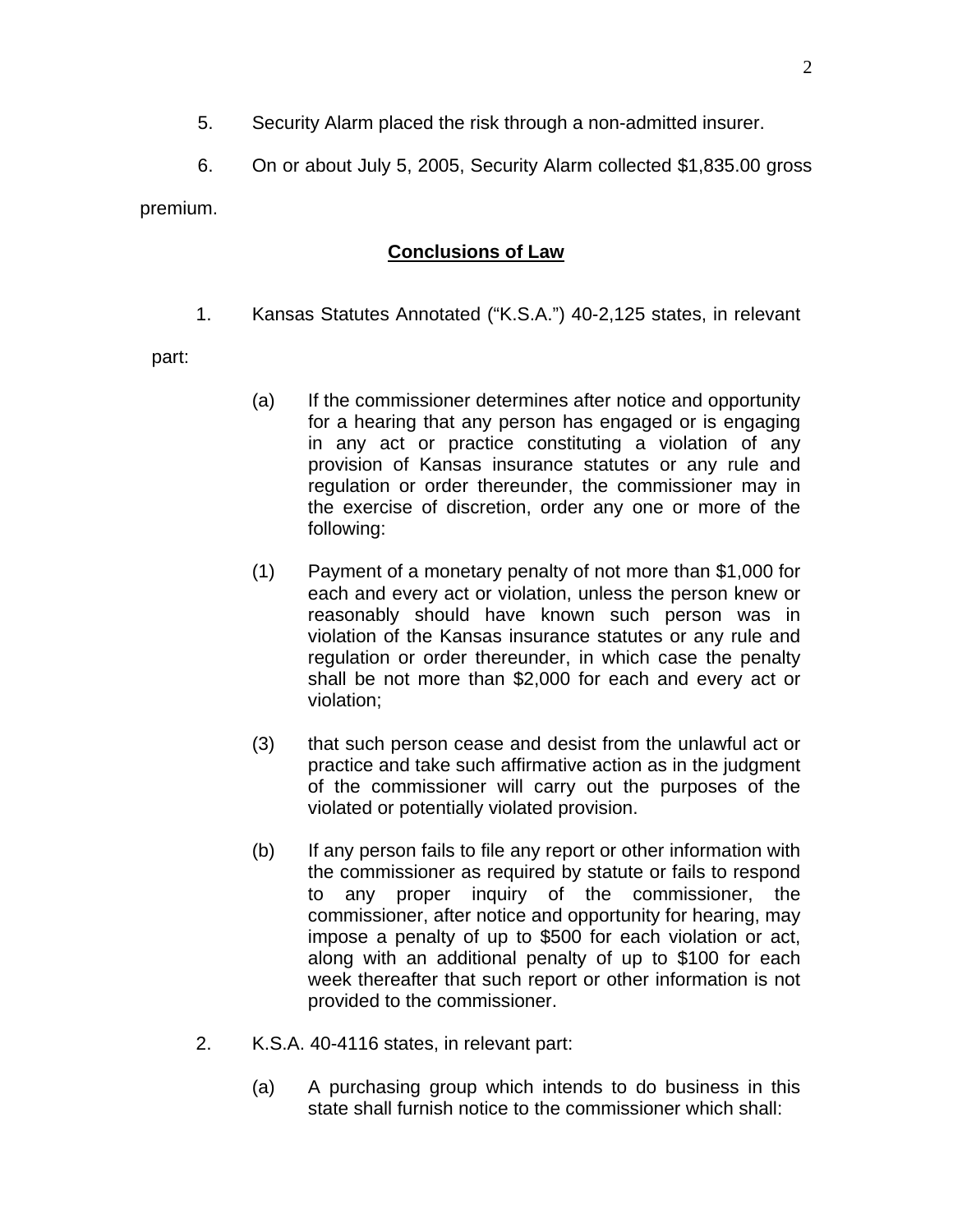- (1) Identify the state in which the group is domiciled;
- (2) specify the lines and classifications of liability insurance which the purchasing group intends to purchase;
- (3) identify the insurance company from which the group intends to purchase its insurance and the domicile of such company;
- (4) identify the principal place of business of the group; and
- (5) provide such other information as may be required by the commissioner to verify that the purchasing group is qualified under subsection (j) of K.S.A. 40-4101 and amendments thereto.

The notice submitted to the commissioner shall be accompanied by a notification fee of \$250.

3. K.S.A. 40-4117 states, in relevant part:

A purchasing group may not purchase insurance from a risk retention group that is not chartered in a state or from an insurer not admitted in the state in which the purchasing group is located, unless the purchase is effected through a licensed agent or broker acting pursuant to the surplus lines laws and regulations of such state.

4. K.S.A. 40-4118 states, in relevant part:

The commissioner is authorized to make use of any of the powers established under the insurance code of this state to enforce the laws of this state so long as those powers are not specifically preempted by the product liability risk retention act of 1981, as amended by the risk retention amendments of 1986. Such authorization includes, but is not limited to, the commissioner's administrative authority to investigate, issue subpoenas, conduct depositions and hearings, issue orders and impose penalties…

Based upon the information enumerated in the Findings of Fact contained

in paragraphs three (3) through six (6) above, it appears that Security Alarm &

Monitoring Association, Inc. failed to provide notice advising the Commissioner of

its intent to place risks in the state of Kansas in violation of K.S.A. 40-4116 and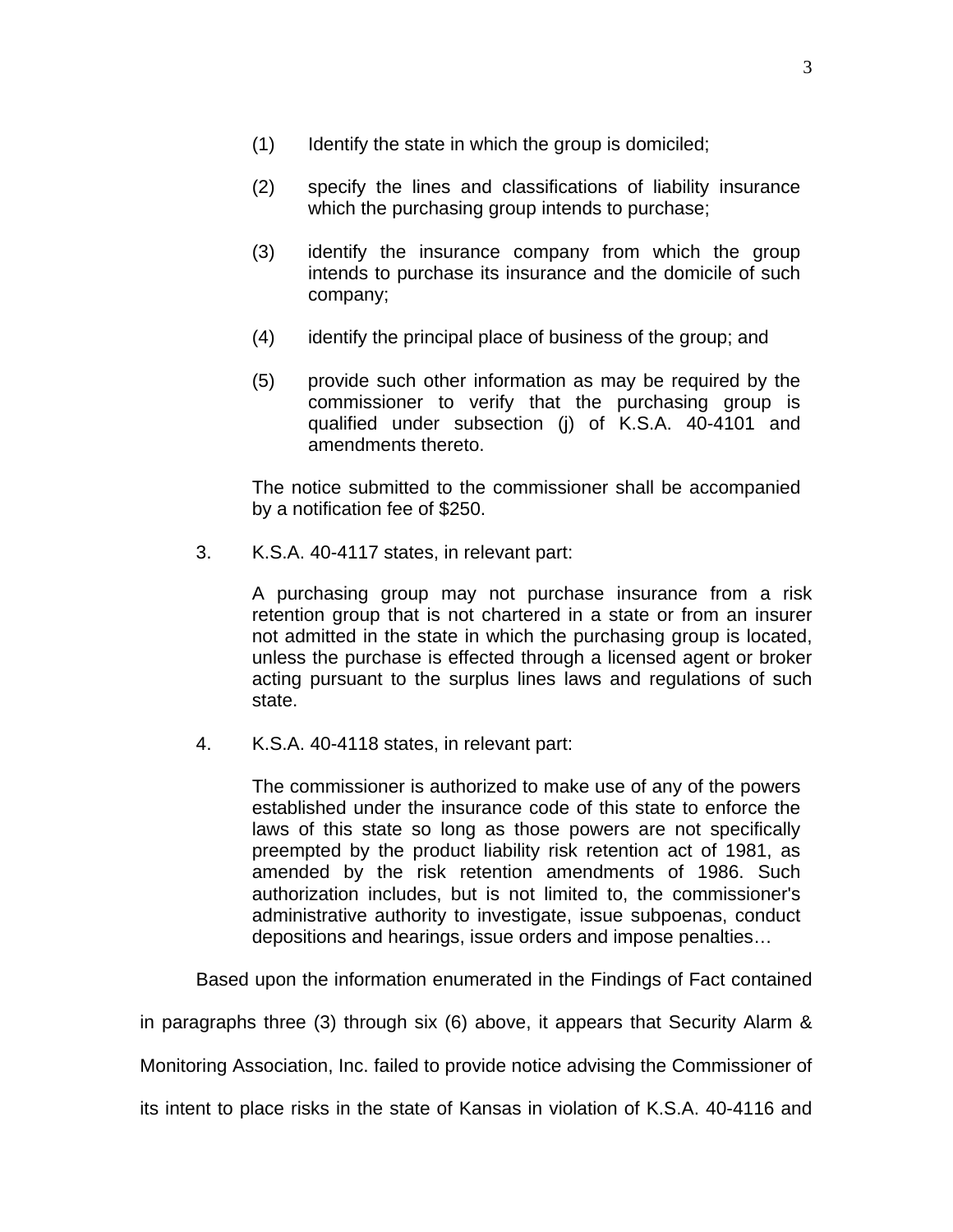that Security Alarm & Monitoring Association, Inc. purchased insurance from an insurer not admitted in the State of Kansas in violation of K.S.A. 40-4117.

**IT IS THEREFORE, BY THE COMMISSIONER OF INSURANCE, ORDERED THAT:** 

1. Security Alarm & Monitoring Association, Inc. is fined one hundred dollars (\$100) for failing to file notice with the Commissioner of Insurance in violation K.S.A. 40-4116.

 2. Security Alarm & Monitoring Association, Inc. is fined one hundred dollars (\$100) for purchasing insurance from an insurer not admitted in the State of Kansas in violation of K.S.A. 40-4117.

3. Security Alarm & Monitoring Association, Inc. is ordered to submit its notice to the commissioner and a notification fee of \$250 pursuant to K.S.A. 40-4116.

4. Security Alarm & Monitoring Association, Inc. is ordered to Cease and Desist from entering contracts upon risks located in Kansas through risk purchasing groups not registered in the state of Kansas.

 5. Security Alarm & Monitoring Association, Inc. is ordered to comply with K.S.A. 40-4116.

6. The Commissioner of Insurance retains jurisdiction over this matter to issue any and all further Orders deemed appropriate or to take such further action as necessary to dispose of this matter.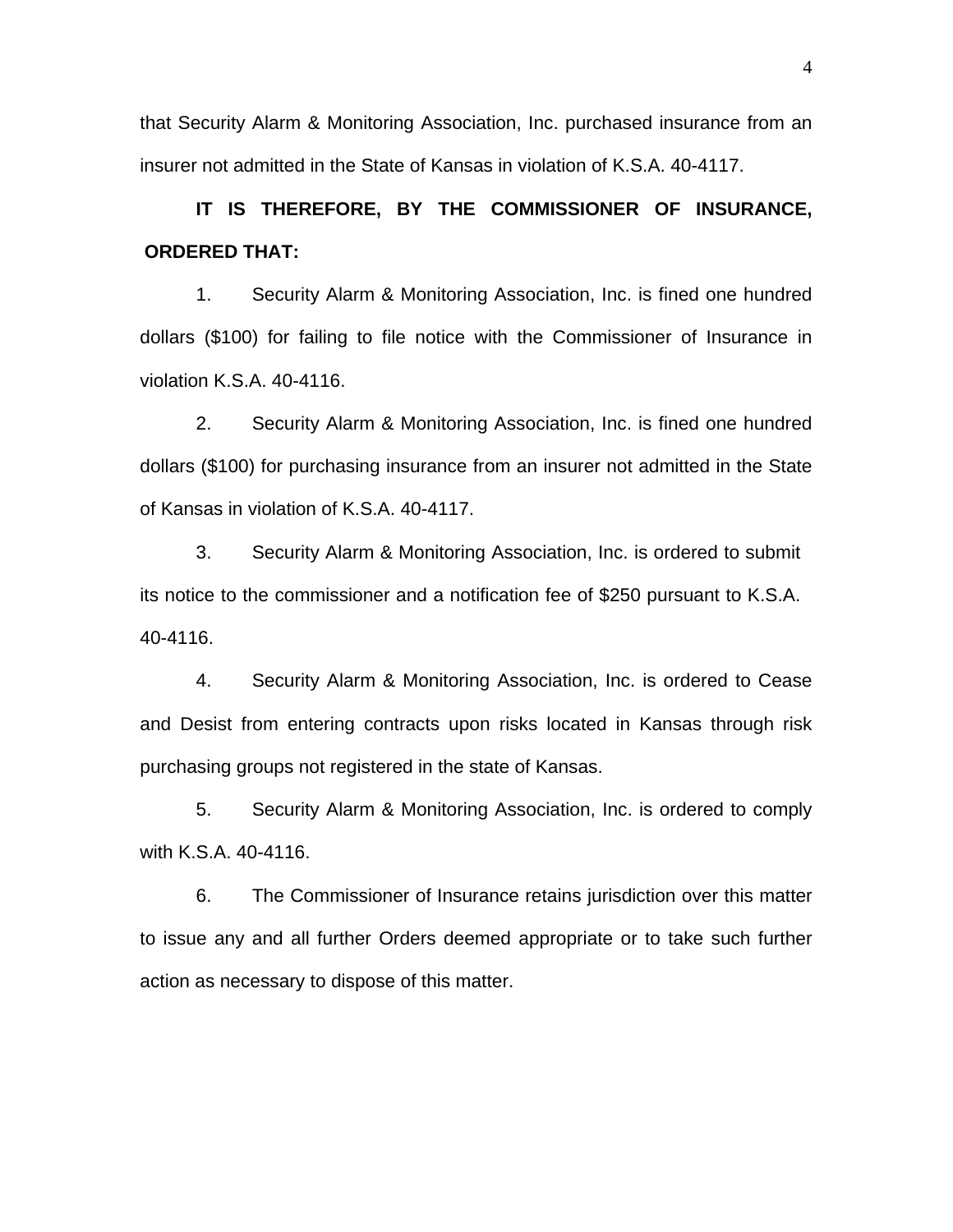### **NOTICE OF RIGHT TO ADMINISTRATIVE REVIEW**

You are entitled to a hearing pursuant to K.S.A. § 77-537, the Kansas Administrative Procedure Act. If you desire a hearing, you must file a written request for a hearing with:

> John W. Campbell, General Counsel Kansas Insurance Department 420 S.W. 9th Street Topeka, Kansas 66612.

This request must be filed within fifteen (15) days from the date of service of this Order. If you request a hearing, the Kansas Insurance Department will notify you of the time and place of the hearing and information on the procedures, right of representation, and other rights of parties relating to the conduct of the hearing, before commencement of same.

If a hearing is not requested in the time and manner stated above, this Order shall become effective as a Final Order upon the expiration of time for requesting a hearing, pursuant to K.S.A. § 77-613. In the event that you file a petition for judicial review, pursuant to K.S.A. § 77-613(e), the agency officer to be served on behalf of the Kansas Insurance Department is:

> John W. Campbell, General Counsel Kansas Insurance Department 420 S.W. 9th Street Topeka, Kansas 66612.